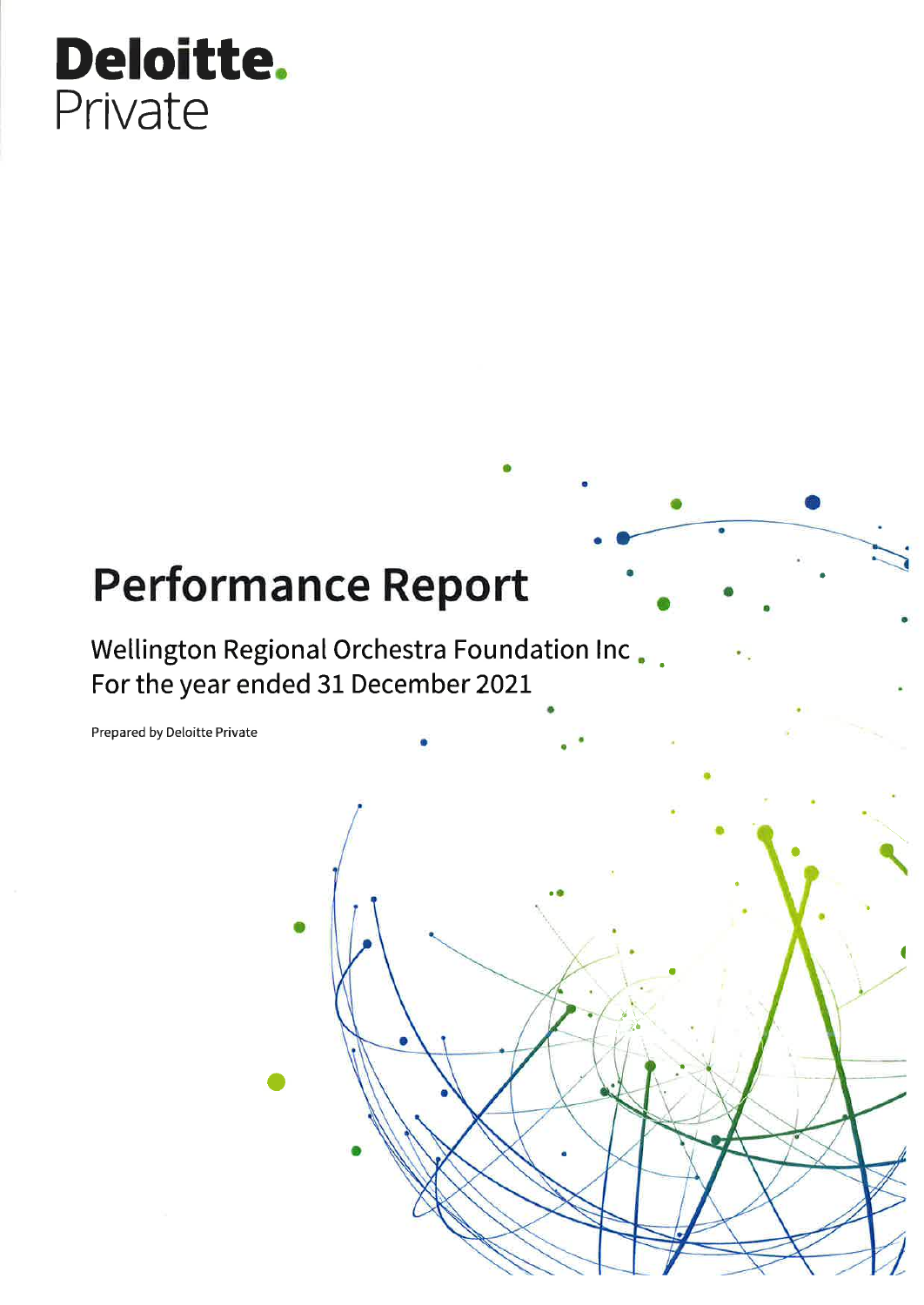## **Contents**

- $\overline{\mathbf{3}}$ **Entity Information**
- Approval of Financial Report  $5\phantom{a}$
- $\,$  6 **Statement of Service Performance**
- $\overline{7}$ **Statement of Financial Performance**
- $\overline{9}$ **Statement of Changes in Equity**
- 10 **Statement of Financial Position**
- Statement of Cash Flows  $11$
- **Statement of Accounting Policies**  $12$
- 13 Notes to the Performance Report

 $\bar{z}$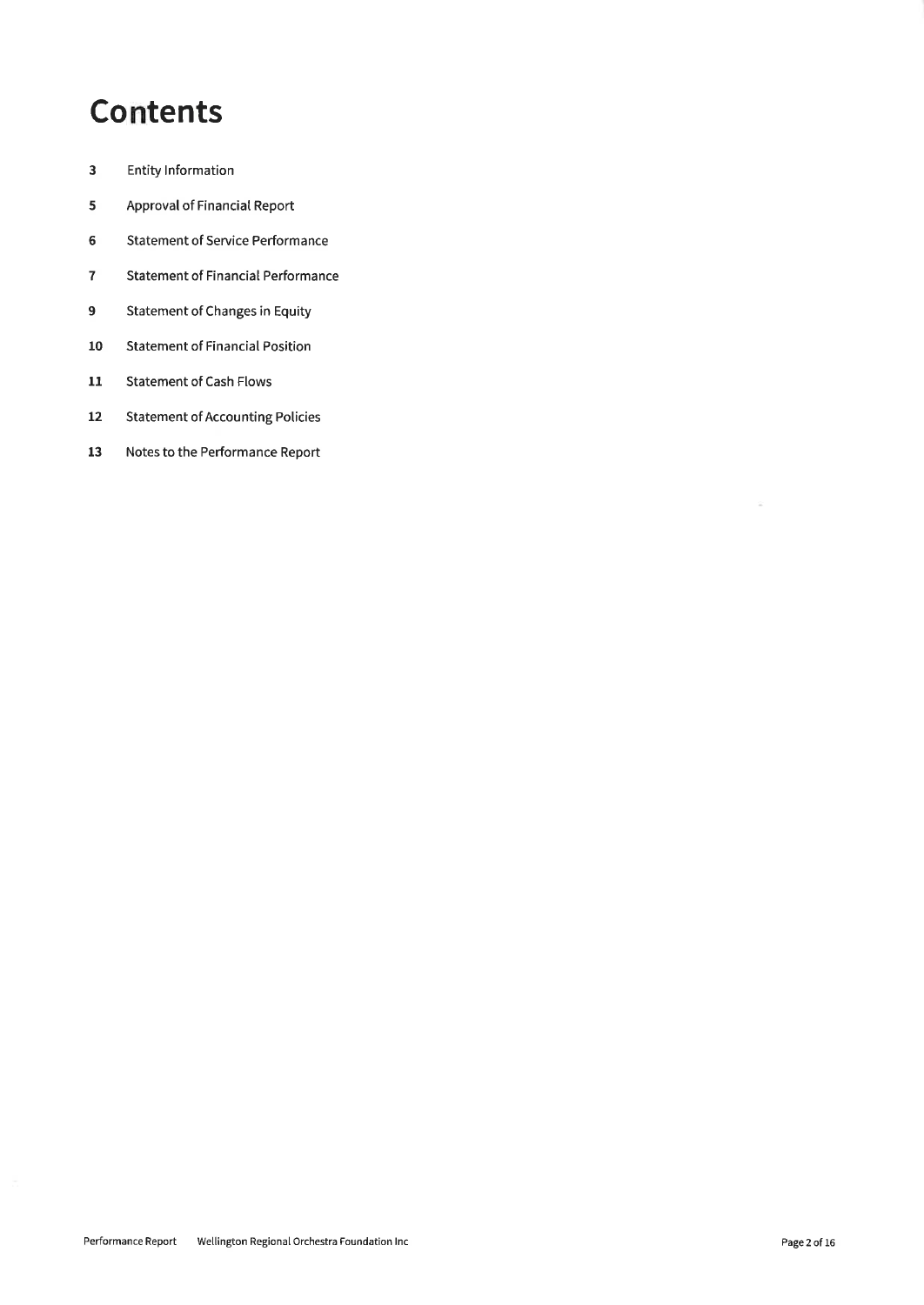## **Entity Information**

### Wellington Regional Orchestra Foundation Inc For the year ended 31 December 2021

### **Legal Name of Entity**

Wellington Regional Orchestra Foundation Inc

### **Other Name of Entity**

Orchestra Wellington (trading name)

### **Entity Type and Legal Basis**

Incorporated Society and Registered Charity

### **Registration Number**

CC23685

### **Entity's Purpose or Mission**

The primary function of Orchestra Wellington is to:

- Provide essential orchestral "infrastructure" for Wellington, particularly by providing orchestral services to opera, ballet, 1. choirs and other activities requiring live orchestral accompaniment.
- Maximise community access to orchestral music as widely as possible, including through: 2.
	- a programme of affordable self-presented concerts;
	- community based outreach through orchestral music, such as the Music to Schools and family programmes, and support for local Sistema initiatives.

### **Entity Structure**

Orchestra Wellington is governed by the Board of Directors and has a small administrative team of 6 people (4.5 FTE) led by the General Manager. The Music Director and Concertmaster are contract positions, and all other musicians are employed as casual employees.

### Main Sources of Entity's Cash and Resources

Orchestra Wellington receives core funding from Creative New Zealand and the Wellington City Council, and raises further funds from the Regional Amenities Fund as well as from trusts, foundations, sponsors and individual donors.

### Main Methods Used by Entity to Raise Funds

Orchestra Wellington has a dedicated sponsorship manager (0.5 FTE) to raise funds through grant applications, donation campaigns, and relationships with corporate sponsors.

### Entity's Reliance on Volunteers and Donated Goods or Services

Orchestra Wellington does not rely to a great extent on volunteers with the exception of the Board of Directors who are all volunteers.

### **Physical Address**

Level 3, 35 Victoria Street. Wellington, 6011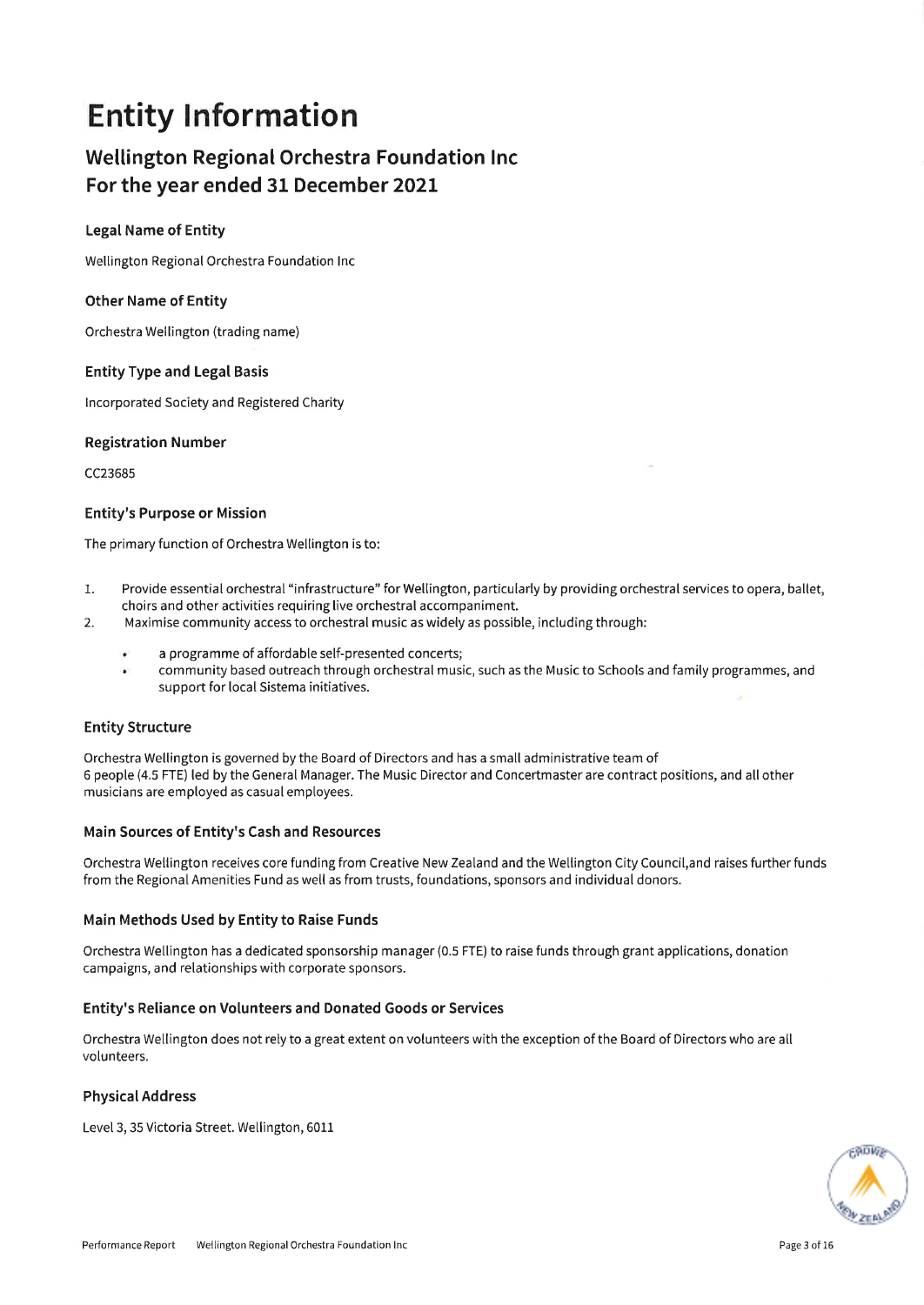### **Postal Address**

PO Box 11-977, Wellington, New Zealand, 6142

### **Additional Information**

Phone: 04 801 7810

Website: www.orchestrawellington.co.nz

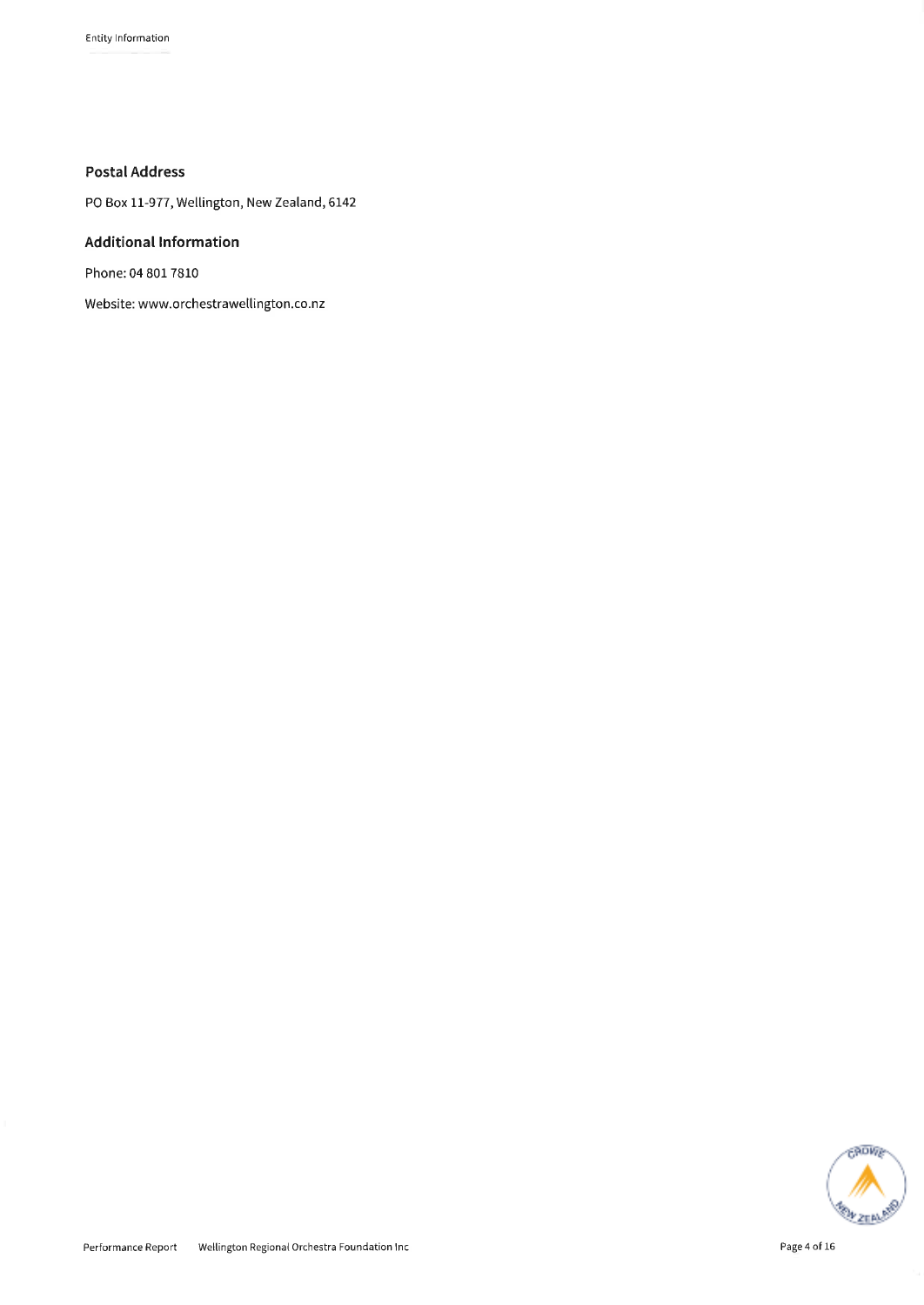## **Approval of Financial Report**

### Wellington Regional Orchestra Foundation Inc For the year ended 31 December 2021

The Directors are pleased to present the approved financial report including the historical financial statements of Wellington Regional Orchestra Foundation Inc for year ended 31 December 2020.

**APPROVED** 

Ane-

Chairperson

od Aligene-Mercel Name Date

 $\mathbb{R}$ . د

**Board Member** 

WARD Name ELEANCE

Date 23.3.22

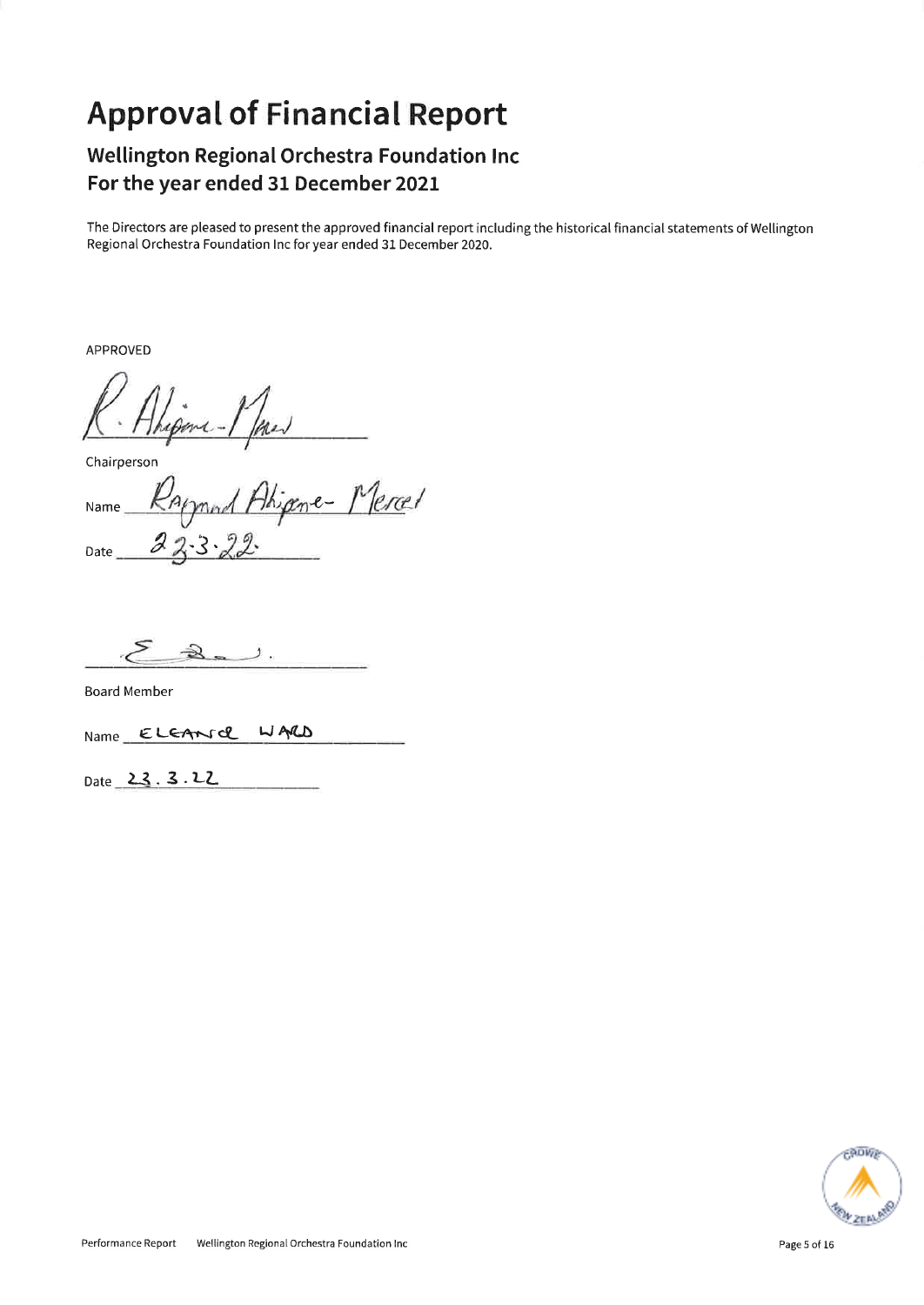## **Statement of Service Performance**

### Wellington Regional Orchestra Foundation Inc For the year ended 31 December 2021

### **Description of Entity's Outcomes**

A vibrant programme of orchestral concerts in Wellington, our country's cultural capital. Thriving music programmes for children in low-decile schools and meaningful interactions between children and musicians.

|                                                                                                                                 | 2021  | 2020   |
|---------------------------------------------------------------------------------------------------------------------------------|-------|--------|
| Description and Quantification of the Entity's Outputs                                                                          |       |        |
| Audience members experience the thrill of a live Orchestra Wellington performance at the Michael Fowler<br>Centre in Wellington | 7.799 | 12.964 |
| Audience members experience the thrill of a live orchestral performance at the ballet and the opera                             | 9.086 | 9.000  |
| Wellingtonians experience orchestral music at free and low-cost shows for the whole family                                      | 9.691 | 25.724 |
| Children from low-decile schools experience quality live music in their schools                                                 | 4.250 | 3.524  |
| Children from low-decile schools receive free music lessons (in-school and holiday programme)                                   | 375   | 275    |

### **Additional Information: Feedback**

"This vividly individual music seemed to reinforce my long-held belief that contemporary music doesn't flourish, or even survive, through soundsthat are purposely challenging, tuneless, avant-garde, original in every possible sense. It can and should, like this successful work by Psathas, call for an opportunity to be heard again... and again. It was good to see microphones suspended above the orchestra (one recent and rewarding concert passed without being recorded at all). This was a highly successful concert, featuring the orchestra and Marc Taddei, along with Adam Page's saxophone, at their brilliant best." Lindis Taylor, Middle C

"For the children to work with the professional musicians and creative team in this way is inspired and to engage with and hear this operatic genre. The three leads are wonderful and obviously enjoy the playfulness of their characters too and they are fantastically supported by the orchestra with an exciting mix of musical styling and creative uses of timbre in the range of instrumentation called for. The traditions of musical storytelling have long been part of our world with the likes of Peter and the Wolf, Tubby the Tuba and the story ballets like The Nutcracker and Swan Lake and it is wonderful to see new creations being composed with today's child and world in mind." Jo Hodgson, August 2021

"Symphony in the Hutt is an opportunity for Arohanui Strings students to participate in a large-scale event which would otherwise be far beyond our budget and capabilities to organise, and to play in front of a massive and enthusiastic audience, largely comprising members of the community in which we are based. This is valuable to Arohanui Strings in many ways - it builds confidence in the children, gives them pride in what they do and a chance to demonstrate the result of all their hard work. It is also valuable exposure for the organisation in the heart of the community in which it is based. It is hugely exciting for the children to be on the same stage as Orchestra Wellington players as well as hear the rest of the concert up close, and thus learn about the 'culture' of music performance first hand. Orchestra Wellington have been tremendously supportive of Arohanui Strings for many years and we love having them in our neighbourhood!" Megan Ward, Arohanui Strings

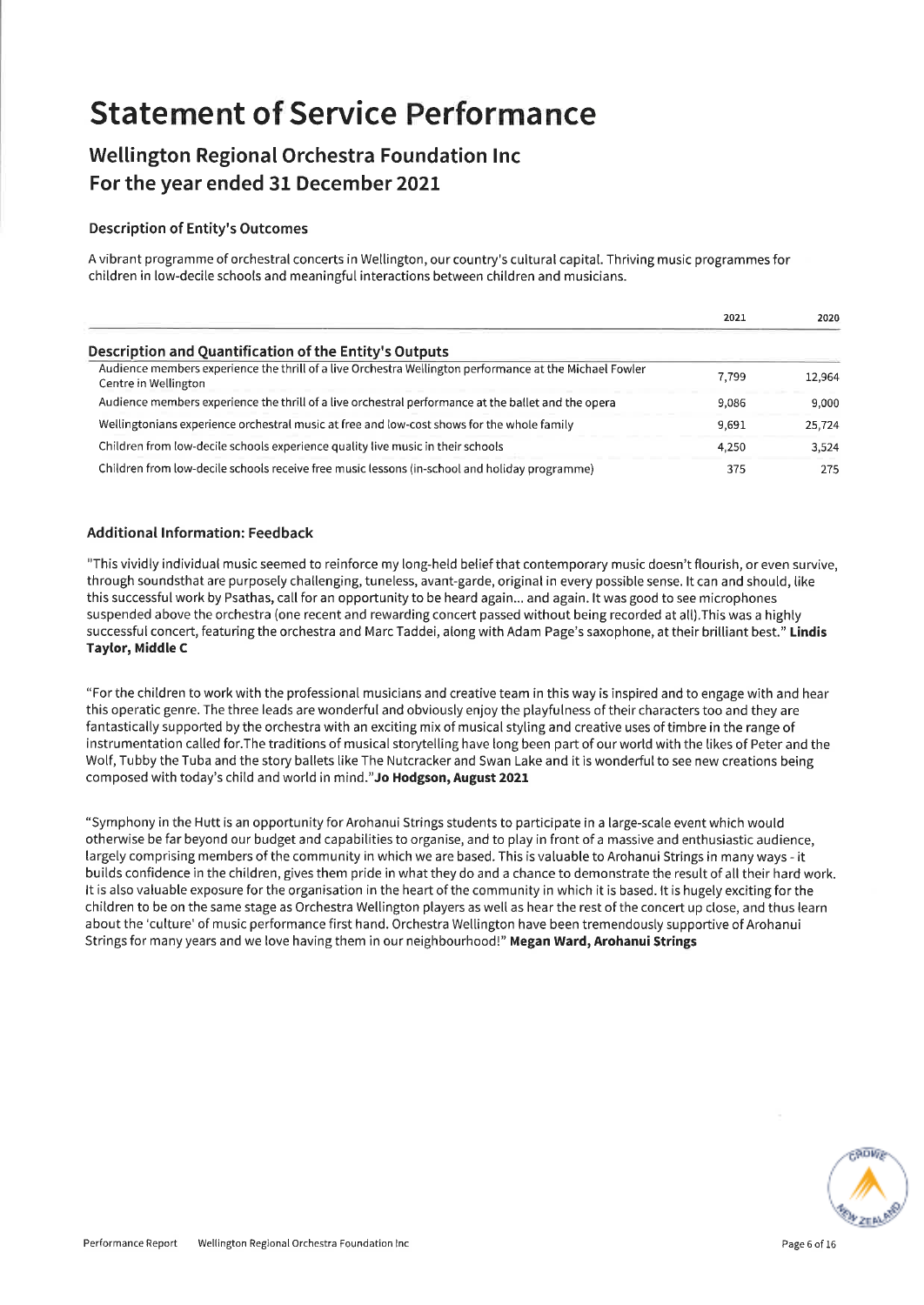## **Statement of Financial Performance**

### Wellington Regional Orchestra Foundation Inc For the year ended 31 December 2021

|                                    | <b>NOTES</b> | 2021      | 2020      |
|------------------------------------|--------------|-----------|-----------|
| Revenue                            |              |           |           |
| Revenue                            |              |           |           |
| Concert Takings & Programme Sales  |              | 284,506   | 303,257   |
| Creative New Zealand               |              | 482,400   | 489,672   |
| <b>Grants &amp; Donations</b>      | 9            | 78,622    | 76,563    |
| <b>Hutt City Council Grants</b>    | 10           | 30,000    |           |
| Miscellaneous Income               |              | ä,        | 977       |
| Sponsorship                        | 11           | 112,000   | 103,560   |
| The Community Trust of Wellington  |              | 2,000     | 7,500     |
| <b>User Fees</b>                   |              | 348,050   | 412,855   |
| Wellington City Council Grants     | 12           | 320,032   | 288,291   |
| Wellington Regional Amenities Fund |              | 71,665    | 97,607    |
| <b>Total Revenue</b>               |              | 1,729,275 | 1,780,282 |
| <b>Total Revenue</b>               |              | 1,729,275 | 1,780,282 |
| <b>Less Direct Costs</b>           |              |           |           |
| <b>Direct Costs</b>                |              |           |           |
| Amenities Orchestral               |              | 1,802     | 2,365     |
| Artists' Expenses                  |              | 14,509    | 14,301    |
| Artists' Fees                      |              | 144,748   | 151,710   |
| Associate Conductor                |              | ÷,        | 1,800     |
| <b>Audition Expenses</b>           |              |           | 1,269     |
| <b>Concert Promotion</b>           |              | 57,016    | 63,413    |
| Equipment Cartage/Freight          |              | 22,376    | 27,745    |
| Hire Halls                         |              | 102,088   | 116,306   |
| Hire Music & Arranging             |              | 77,560    | 18,521    |
| Hire Orchestral Equipment          |              | 5,300     | 13,805    |
| <b>Player Fees</b>                 |              | 700,251   | 784,677   |
| Production Accommodation           |              | 5,372     | 8,380     |
| <b>Production Staff</b>            |              | 5,842     | 4,373     |
| Production Transport               |              | 5,808     | 12,768    |
| Rehearsal Venues                   |              | 4,357     | 12,967    |
| <b>Ticketing Costs</b>             |              | 21,736    | 17,493    |
| VR Project                         |              | 8,125     | 8,125     |
| <b>Total Direct Costs</b>          |              | 1,176,890 | 1,260,017 |
| <b>Total Less Direct Costs</b>     |              | 1,176,890 | 1,260,017 |
| <b>Gross Profit</b>                |              | 552,385   | 520,265   |
| Other Income                       |              |           |           |
| <b>Bad Debts Recovered</b>         |              | Ξ         | 12,104    |



This statement has been prepared without conducting an audit or review engagement, and should be read in conjunction with the attached Compilation Report.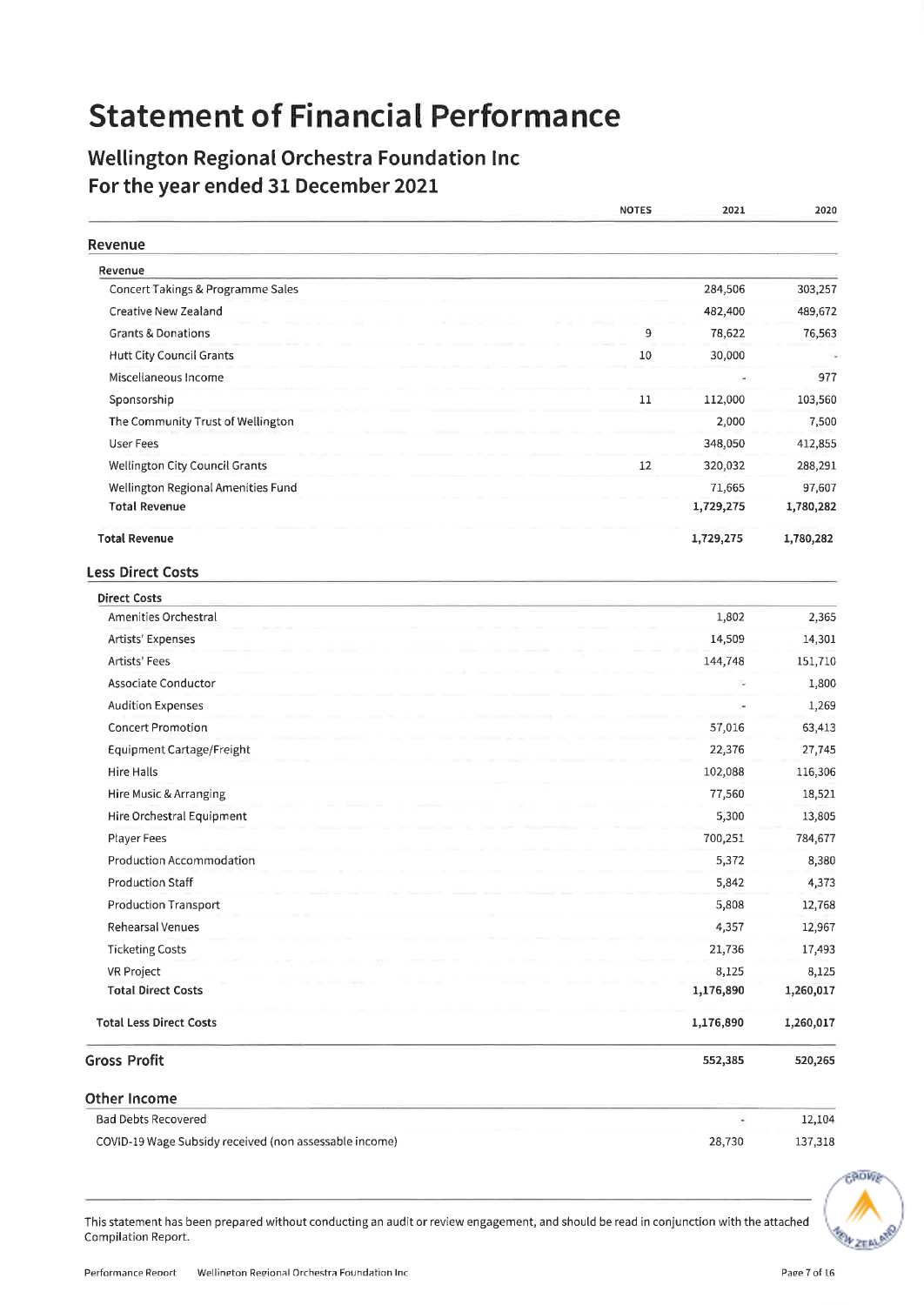| <b>NOTES</b>                                   | 2021    | 2020    |
|------------------------------------------------|---------|---------|
| Interest, Dividends & Other Investment Revenue | 5,162   | 13,486  |
| <b>Total Other Income</b>                      | 33,892  | 162,908 |
|                                                |         |         |
| Less expenses                                  |         |         |
| <b>ACC Admin</b>                               | 3,083   | 4,379   |
| <b>Accountancy Fees</b>                        | 3,540   | 3,502   |
| Amenities Adminstrative                        | 1,169   | 666     |
| <b>Audit Fees</b>                              | 6,000   | 5,500   |
| <b>Bad Debts</b>                               |         | 1,000   |
| <b>Bank Fees</b>                               | 515     | 1,008   |
| Board Meetings/AGM                             | 1,008   | 771     |
| <b>Bookkeeping Fees</b>                        | 5,500   | 5,400   |
| CD/Vinyl Purchases                             | 3,382   | 2,385   |
| <b>Corporate Promotion</b>                     | 24,057  | 33,775  |
| COVID-19 Wage Subsidy Paid                     | 28,730  | 137,318 |
| Depreciation                                   | 16,525  | 5,941   |
| <b>Funds Development</b>                       | 4,385   | 888     |
| Insurance                                      | 5,887   | 5,800   |
| <b>IPayroll Fees</b>                           | 3,371   | 4,335   |
| Maori/Pacifica Internships                     | 2,700   | 2,355   |
| Miscellaneous Admin Expenses                   | 17,235  | 2,189   |
| Photocopying and Postage                       | 6,887   | 5,709   |
| <b>Principals Meetings</b>                     |         | 2,436   |
| Printing & Stationery                          | 2,919   | 843     |
| Programmes                                     |         | 3,198   |
| Rental & Lease Payments                        | 26,281  | 25,886  |
| <b>Staff Function</b>                          | 3,159   | 4,313   |
| <b>Staff Recruitment</b>                       | 11,026  |         |
| <b>Staff Training/Consultancy</b>              | 14,023  | 1,347   |
| Subscriptions                                  | 1,128   | 960     |
| Telephone                                      | 2,077   | 1,626   |
| Travel & Accommodation                         | 2,492   | 3,555   |
| <b>Website Expenses</b>                        | 1,179   | 4,681   |
| Wages & Salaries                               | 308,072 | 294,641 |
| <b>Total Less expenses</b>                     | 506,330 | 566,406 |
| Surplus/(Deficit) for the Year                 | 79,947  | 116,767 |



This statement has been prepared without conducting an audit or review engagement, and should be read in conjunction with the attached Compilation Report.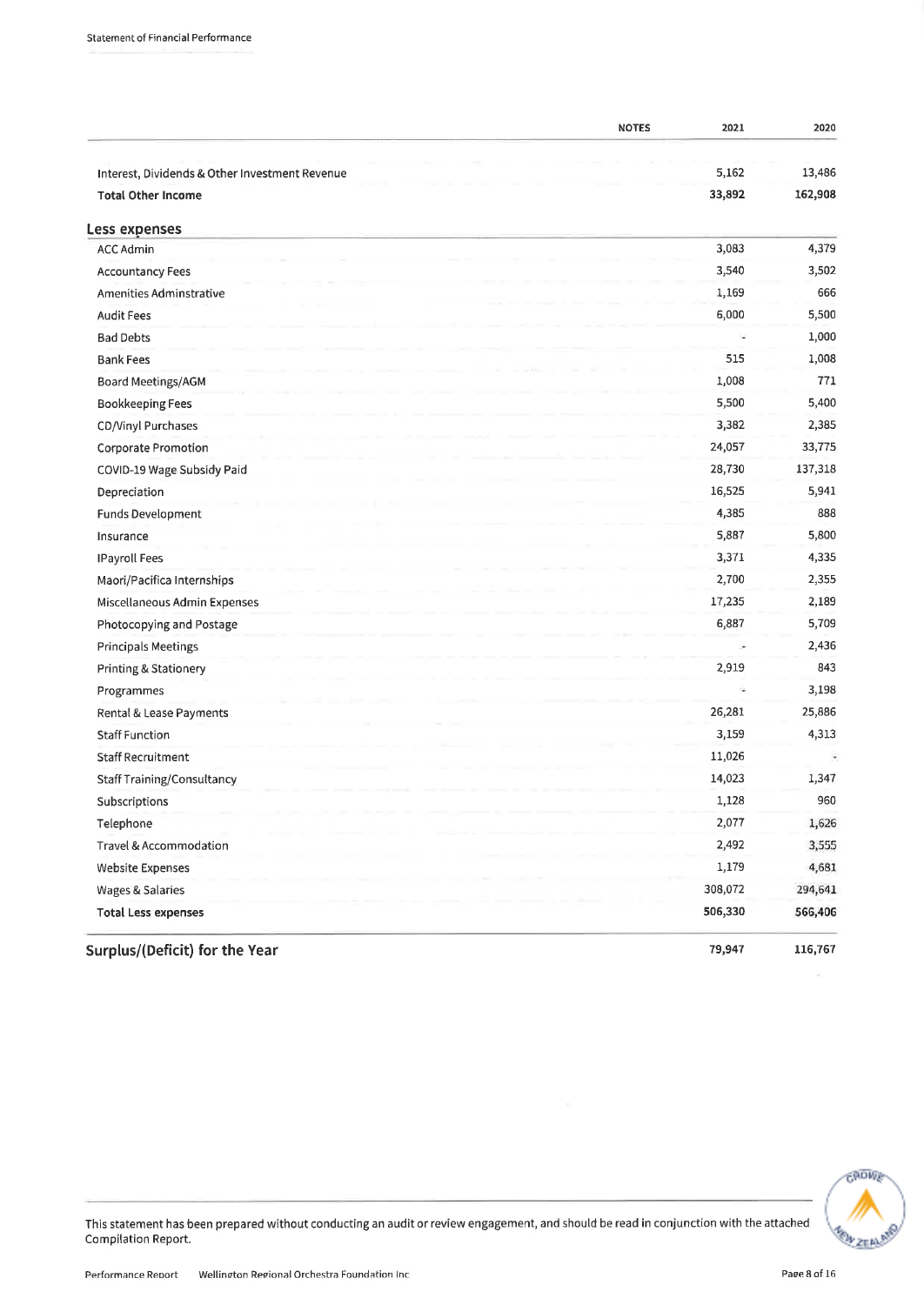## **Statement of Changes in Equity**

### Wellington Regional Orchestra Foundation Inc For the year ended 31 December 2021

|                                | 2021    | 2020    |
|--------------------------------|---------|---------|
| <b>Equity</b>                  |         |         |
| Opening Balance                | 655,543 | 538,776 |
| <b>Increases</b>               |         |         |
| Surplus/(Deficit) for the Year | 79,947  | 116,767 |
| <b>Total Increases</b>         | 79,947  | 116,767 |
| <b>Total Equity</b>            | 735,490 | 655,543 |

**GROVE AVZEN**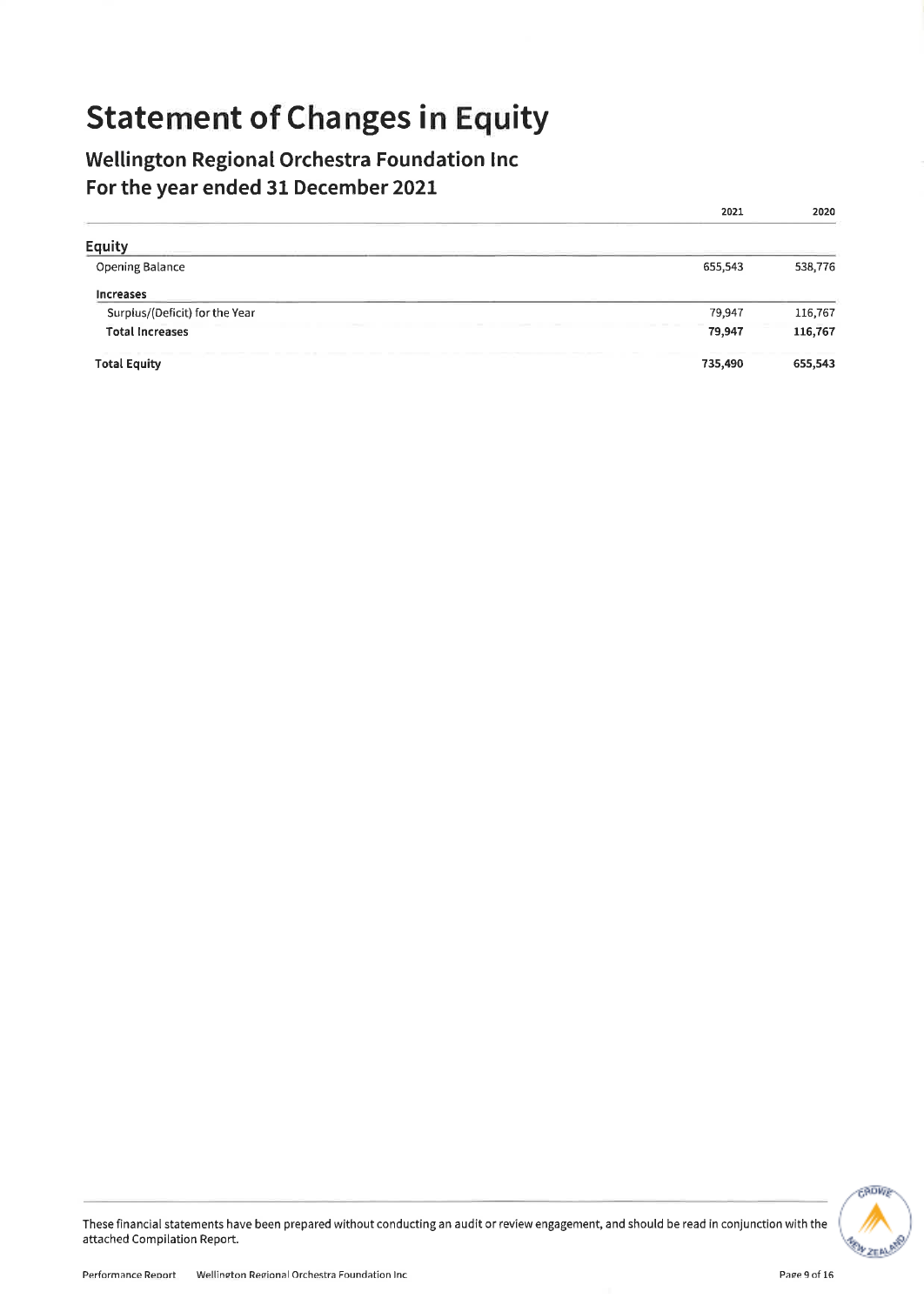## **Statement of Financial Position**

### Wellington Regional Orchestra Foundation Inc As at 31 December 2021

|                                                         | <b>NOTES</b>   | 31 DEC 2021 | 31 DEC 2020 |
|---------------------------------------------------------|----------------|-------------|-------------|
| <b>Assets</b>                                           |                |             |             |
| <b>Current Assets</b>                                   |                |             |             |
| Bank and Cash / (Bank Overdraft)                        |                | 887,860     | 881,037     |
| Cash Float                                              |                |             | 50          |
| Investments                                             |                | 428,459     | 424,639     |
| Receivables                                             | 6              | 46,555      | 96,051      |
| <b>Total Current Assets</b>                             |                | 1,362,874   | 1,401,777   |
| <b>Non-Current Assets</b>                               |                |             |             |
| Property, Plant and Equipment                           | $\overline{4}$ | 57,482      | 56,134      |
| <b>Total Non-Current Assets</b>                         |                | 57,482      | 56,134      |
| <b>Total Assets</b>                                     |                | 1,420,356   | 1,457,912   |
| <b>Liabilities</b>                                      |                |             |             |
| <b>Current Liabilities</b>                              |                |             |             |
| Income Received in Advance                              |                | 456,848     | 471,703     |
| <b>GST</b>                                              |                | 20,189      | 17,353      |
| Payables                                                | 18             | 47,829      | 153,312     |
| Special Projects Reserve                                |                | 160,000     | 160,000     |
| <b>Total Current Liabilities</b>                        |                | 684,866     | 802,369     |
| <b>Total Liabilities</b>                                |                | 684,866     | 802,369     |
| <b>Total Assets less Total Liabilities (Net Assets)</b> |                | 735,490     | 655,543     |
| <b>Accumulated Funds</b>                                |                |             |             |
| Accumulated Surpluses / (Deficits)                      |                | 735,490     | 655,543     |
| <b>Total Accumulated Funds</b>                          |                | 735,490     | 655,543     |



This statement has been prepared without conducting an audit or review engagement, and should be read in conjunction with the attached Compilation Report.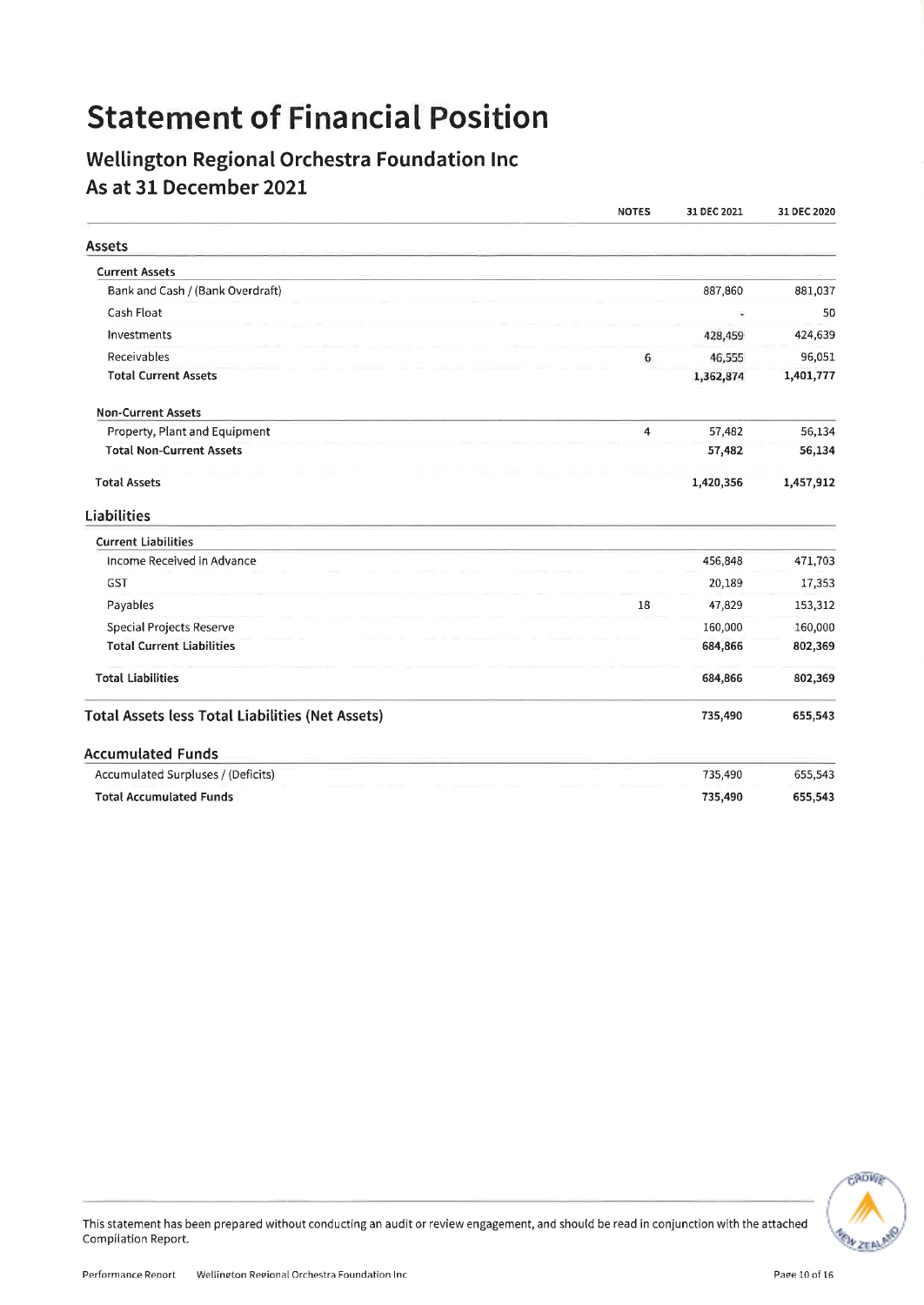## **Statement of Cash Flows**

### Wellington Regional Orchestra Foundation Inc For the year ended 31 December 2021

|                                                               | 2021      | 2020      |
|---------------------------------------------------------------|-----------|-----------|
| <b>Cash Flow</b>                                              |           |           |
| Cash Flows from Operating Activities                          |           |           |
| Cash was received from:                                       |           |           |
| Cash Receipts from Operating Activites                        | 1,757,460 | 1,830,661 |
| <b>Interest Received</b>                                      | 5,163     | 13,486    |
| Cash was applied to:                                          |           |           |
| Payments to Suppliers and Employees                           | 1,729,640 | 1,583,084 |
| <b>GST</b>                                                    | 4,467     | 14,091    |
| Net Cash Flows from Operating Activites                       | 28,516    | 246,971   |
| Cash Flows from Investing and Financing Activities            |           |           |
| Cash was applied to:                                          |           |           |
| Payments to Acquire Property, Plant and Equipment             | 17,873    | 10,931    |
| Payments to Acquire Investments                               | 3,820     | 10,839    |
| Total Cash was applied to:                                    | 21,693    | 21,769    |
| Net Cash Flows from Investing and Financing Activities        | (21, 693) | (21, 769) |
| Net Increase / (Decrease) in Cash                             | 6,823     | 225,202   |
|                                                               | 2021      | 2020      |
| <b>Cash Balances</b>                                          |           |           |
| Cash and Cash Equivalents at the End of the Period            | 887,860   | 881,037   |
| Less Cash and Cash Equivalents at the Beginning of the Period | 881,037   | 655,835   |
| Net Change in Cash for the Period                             | 6,823     | 225,202   |

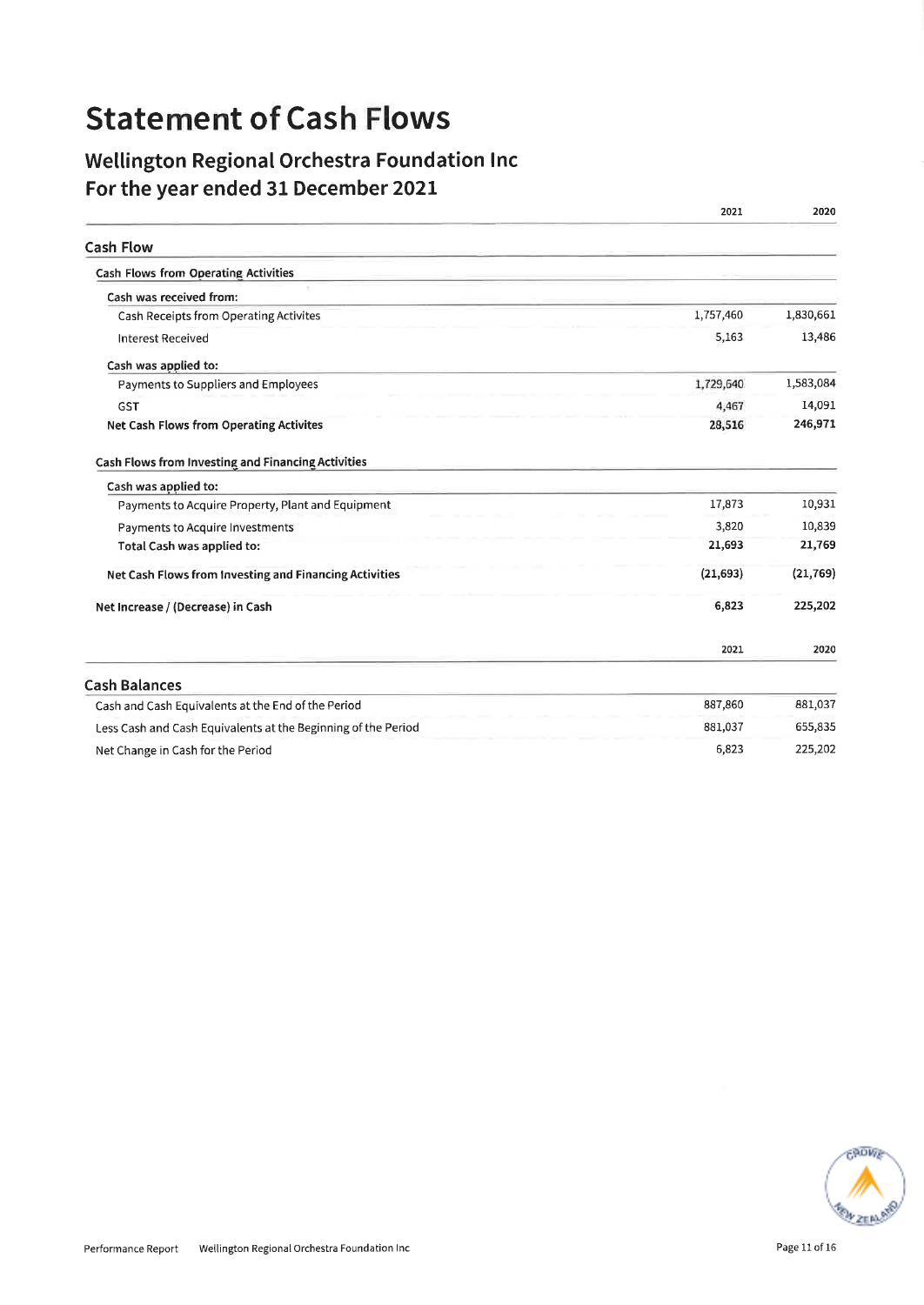## **Statement of Accounting Policies**

### Wellington Regional Orchestra Foundation Inc For the year ended 31 December 2021

### **Reporting Entity**

The Wellington Regional Orchestra Foundation Inc is an incorporated society under the Incorporated Societies Act 1908 and trades as 'Orchestra Wellington'. The Financial Statements have been prepared using generally accepted accounting practice. The Wellington Regional Orchestra Foundation is a registered charity with the Charities Commission established under the Charities Act 2005.

### **Basis of Preparation**

The entity has elected to apply PBE SFR-A (NFP) Public Benefit Entity Simple Format Reporting - Accrual (Not-For-Profit) on the basis that it does not have public accountability and has total annual expenses equal to or less than \$2,000,000. All transactions in the Performance Report are reported using the accrual basis of accounting. The Performance Report is prepared under the assumption that the entity will continue to operate in the foreseeable future.

### **Measurement Base**

The general accounting policies recognised as appropriate for the measurement and reporting of results and the financial position unless otherwise stated is historical cost.

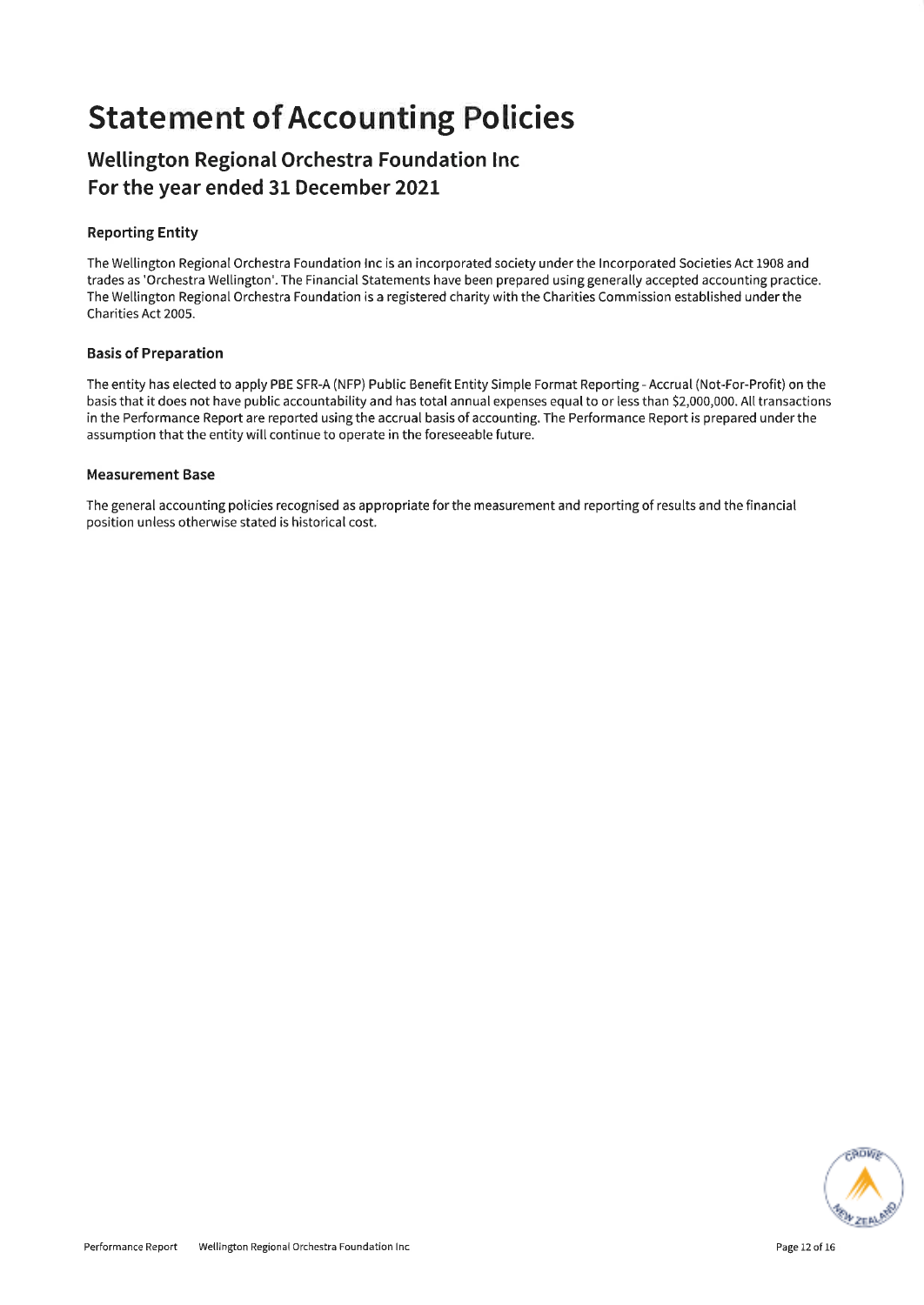## **Notes to the Performance Report**

### Wellington Regional Orchestra Foundation Inc For the year ended 31 December 2021

### 1. Grants and Sponsorship

Accounted for on an accruals basis, the income is recognised in the financial year in which the matching expenditure is incurred and the funding requirements have been met. Any funding for a specific event or concert will be recognised in the period of the concert or event.

### 2. Changes in Accounting Policies

There have been no changes in Accounting Policies. All policies have been applied on bases consistent with those used in previous years.

### 3. Fixed Assets and Depreciation

All fixed assets are recorded at cost less accumulated depreciation. Depreciation is provided on a straight line basis on all tangible assets at rates calculated to allocate the costs, less estimated residual values over the estimated useful lives of the assets. The useful lives are: Office Equipment: 5 - 10 years (8.5%-100%) Office and Stage Furniture: 10 years (10%) Musical Instruments: 5 - 10 years (0%-20%)

|  | 4. Fixed Asset Summary |  |
|--|------------------------|--|

| <b>Fixed Assets</b>                           |            |            |
|-----------------------------------------------|------------|------------|
| <b>Admin Equipment</b>                        |            |            |
| Admin Equipment                               | 44,174     | 28,552     |
| Admin Equipment Accumulated Depreciation      | (33, 376)  | (22, 143)  |
| <b>Total Admin Equipment</b>                  | 10,798     | 6,409      |
| <b>Orchestral Equipment</b>                   |            |            |
| Orchestral Equipment                          | 153,140    | 150,890    |
| Orchestral Equipment Accumulated Depreciation | (106, 456) | (101, 165) |
| <b>Total Orchestral Equipment</b>             | 46,684     | 49,725     |
| <b>Total Fixed Assets</b>                     | 57,482     | 56,134     |
| <b>Total Fixed Asset Summary</b>              | 57,482     | 56,134     |

### 5. Goods and Services Tax

These Financial Statements have been prepared on a GST exclusive basis with the exception of Accounts Receivable and Accounts Payable.



2021

2020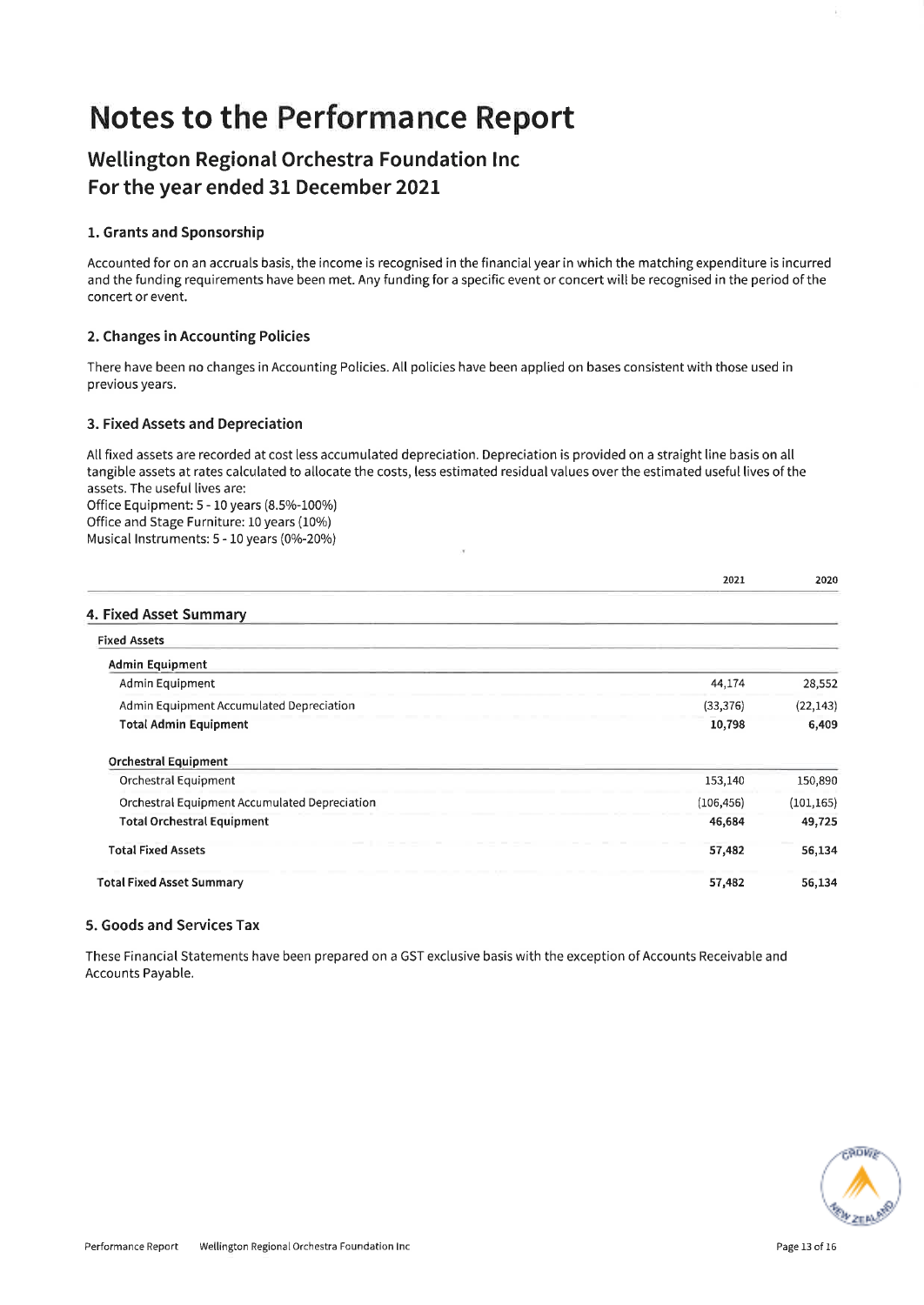6. Receivables and Prepayments

|                  | 2021 | 2020 |
|------------------|------|------|
| ______<br>______ |      |      |

| <b>Trade and Other Receivables</b>       |        |        |
|------------------------------------------|--------|--------|
| Accounts Receivable                      | 2,023  | 3.036  |
| Rental Bond                              | 4,000  |        |
| Prepayments                              | 39,512 | 58,919 |
| <b>Accrued Revenue</b>                   | 1,020  | 34,096 |
| <b>Total Trade and Other Receivables</b> | 46,555 | 96,051 |

Trade receivables are valued at expected realisable value after providing for doubtful and non-collectable debts.

### 7. Employee Entitlements

The liability for annual leave has been calculated on an actual entitlement basis at the current rate of pay.

### 8. Banking Arrangements

×.

The Wellington Regional Orchestra Foundation Inc has a range of current and term deposit accounts at ANZ Bank New Zealand Limited, selected to match the availability of funds deposited to the expected future cash outflows while maximising interest income. For the purposes of these Financial Statements the balances of the bank accounts at ANZ Bank have been aggregated.

|                                                     | 2021   | 2020   |
|-----------------------------------------------------|--------|--------|
| <b>9. Grants and Donations</b>                      |        |        |
| Other Private / Donations / Chair Donors & Sponsors | 78,622 | 76,563 |
| <b>Total Grants and Donations</b>                   | 78,622 | 76,563 |
|                                                     | 2021   | 2020   |
| 10. Hutt City Council Grants                        |        |        |
| Symphony in the Hutt 2021                           | 30,000 |        |
| <b>Total Hutt City Council Grants</b>               | 30,000 |        |
|                                                     | 2021   | 2020   |
| 11. Sponsorship                                     |        |        |
| <b>Adams Foundations</b>                            | 15,000 | 15,000 |
| Deane Endowment                                     | 12,000 | 11,000 |
| Eastern & Centre                                    | 4,000  |        |
| Four Winds                                          | 6,000  | 4,000  |
| <b>Hutt City Council</b>                            |        | 4,000  |
| Lion Foundation                                     |        | 5,000  |
| One Foundation                                      |        | 5,000  |
| Performing Arts                                     | 15,000 | ×      |
| <b>Public Trust</b>                                 | 5,000  | 5,000  |
| Pub Charity                                         | 5,000  | 3,310  |
| Rainbow NZ Trust                                    |        | 1,250  |
| <b>Stout Trust</b>                                  | 20,000 | 20,000 |

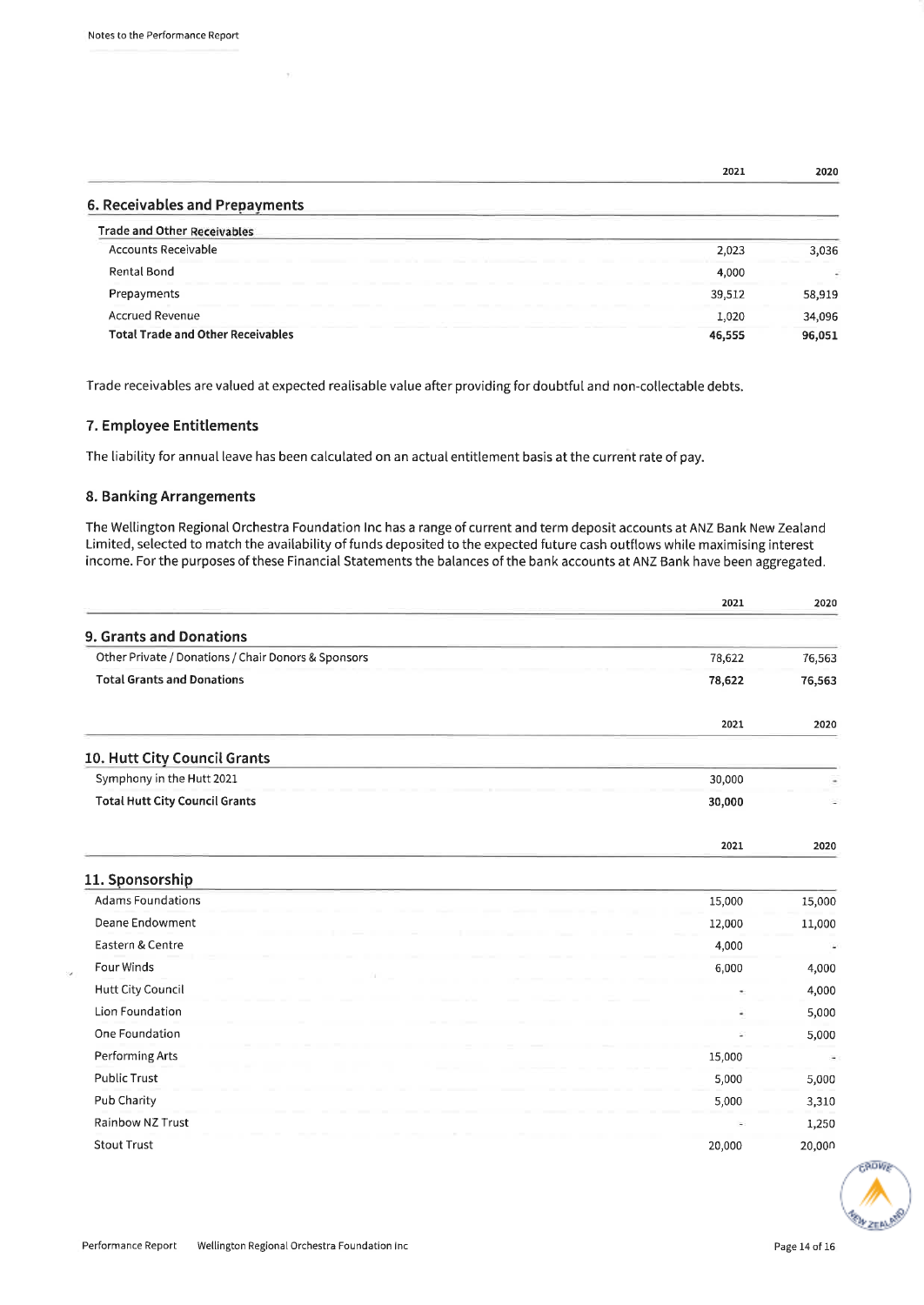| <b>Todd Corporation</b><br>25,000<br>Turnovsky Trust<br>5,000<br><b>Total Sponsorship</b><br>112,000<br>2021 | 12. Wellington City Council Grants |         |
|--------------------------------------------------------------------------------------------------------------|------------------------------------|---------|
|                                                                                                              |                                    | 2020    |
|                                                                                                              |                                    | 103,560 |
|                                                                                                              |                                    | 5,000   |
|                                                                                                              |                                    | 25,000  |

| Annual Plan Partner Contract                                                                                                                                                                     | 170.911 | 288,291 |
|--------------------------------------------------------------------------------------------------------------------------------------------------------------------------------------------------|---------|---------|
| Orchestra Wellington Operating Support 2021/22<br>Constitution of the property of the con-<br>_______<br>commercial contracts and contracts and<br>the property and the property of the property | 149.121 |         |
| <b>Total Wellington City Council Grants</b>                                                                                                                                                      | 320,032 | 288,291 |

Wellington City Council and the Wellington Regional Orchestra Foundation Inc. had entered into an Annual Plan Partner Contract for three years commencing 1 July 2018 and ending 30 June 2021.

Wellington City Council and the Wellington Regional Orchestra Foundation Inc. have entered into a Funding Agreement for Orchestra Wellington Operational Support for 2021/22 year commencing 1 July 2021 and ending 30 June 2022. Total agreed payment amount: \$298,242.

#### 13. Board Remuneration

The members of the board of management for the Wellington Regional Orchestra Foundation Inc did not receive any fees (December 2020: Nil).

|                                                                       | 2021   | 2020 |
|-----------------------------------------------------------------------|--------|------|
| 14. Related Parties                                                   |        |      |
| Amounts paid to Peter Maunder                                         | 14,708 |      |
| Amounts paid to Paul Altomari<br>the property and the property of the | 9,451  |      |
| <b>Total Related Parties</b>                                          | 24,160 |      |

In the 2021 Financial Year, Peter Maunder and Paul Altomari received wages from Wellington Regional Orchestra Foundation Inc. Peter Maunder and Paul Altomari are both board members of the Wellington Regional Orchestra Foundation Inc.

### 15. Going Concern Assumption

In approving these financial statements the Board considers the going concern assumption appropriate, the Board believe the Foundation will have sufficient cash flows to meet its financial obligations as they fall due. This assumption is based on consideration of the 31 December 2021 financial position and forecast financial performance for the 12 months following approval of these financial statements. The Board has a reasonable belief that this forecast will be met.

#### 16. Cash and Cash Equivalents

Cash and cash equivalents include cash on hand, deposits held on call with banks, other short-term highly liquid investments with original maturities of three months or less, and bank overdrafts.

Bank overdrafts are shown within borrowings in current liabilities in the statement of financial position.

#### 17. Debtors and Other Receivables

Trade debtors and other receivables are measured at their cost less any impairment losses.

An allowance for impairment is established where there is objective evidence the Orchestra Wellington will not be able to collect all amounts due according to the original terms of the receivable.

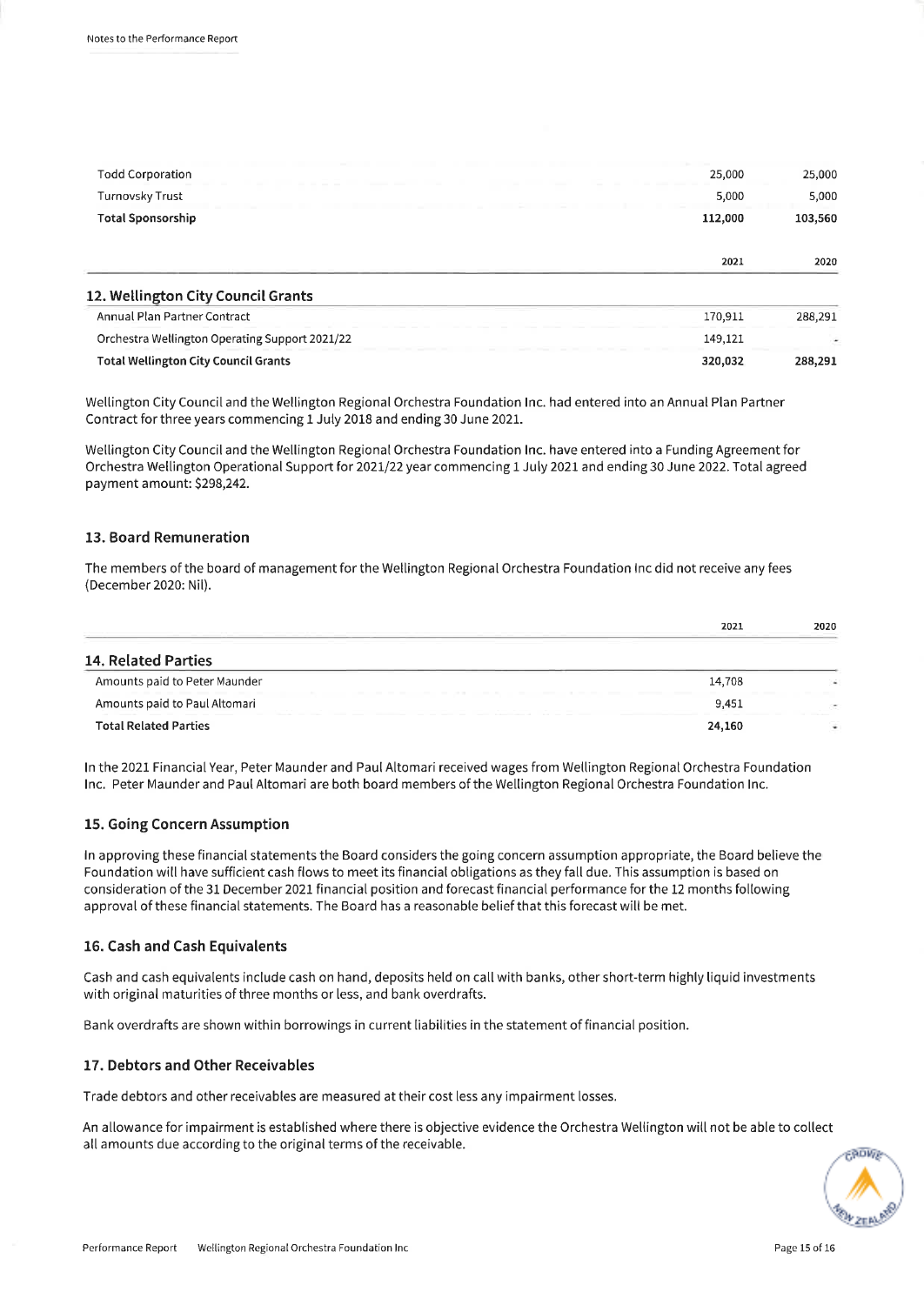l

### 18. Creditors and Other Payables

Trade creditors and other payables are stated at cost.



Performance Report Wellington Regional Orchestra Foundation Inc

 $\mathbf{V}$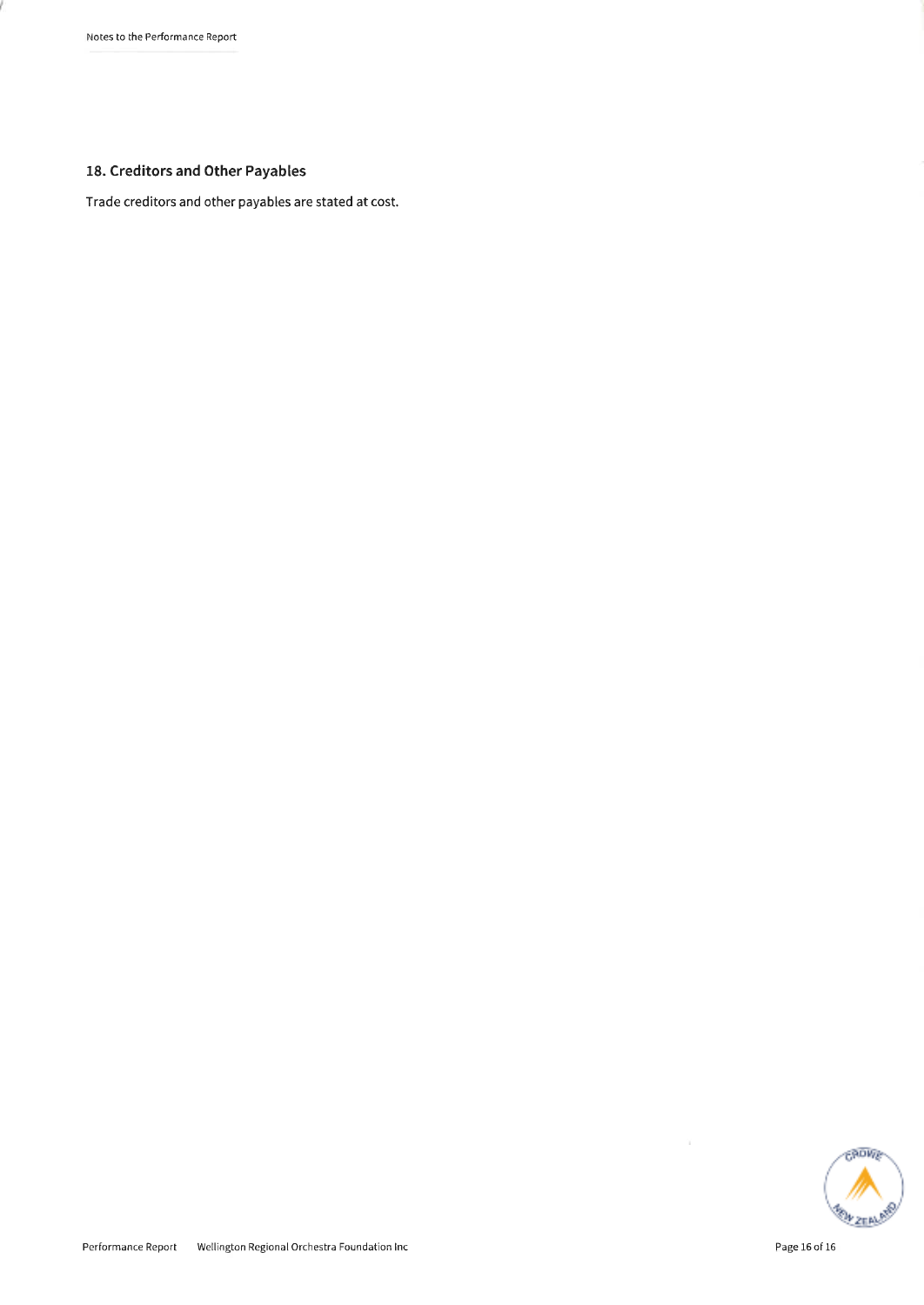

#### Crowe New Zealand Audit **Partnership**

Level 1, Findex House 57 Willis St, Wellington 6011 Private Bag 90106 Invercargill 9840 New Zealand

Main +64 4 471 0006 Fax +64 4 566 6077 WWW.crowe.nz

#### INDEPENDENT AUDITOR'S REPORT

#### To the Members of Wellington Regional Orchestra Foundation Inc.

#### **Opinion**

We have audited the performance report of Wellington Regional Orchestra Foundation Inc. (the Foundation) on pages 3 to 15, which comprises the entity information, the statement of service performance, the statement of financial performance and statement of cash flows for the year ended 31 December 2021, the statement of financial position as at 31 December 2021, and the statement of accounting policies and other explanatory information.

### In our opinion:

- a) the reported outcomes and outputs, and quantification of the outputs to the extent practicable, in the statement of service performance are suitable; and
- b) the performance report on pages 3 to 15 presents fairly, in all material respects:
	- the entity information for the year ended 31 December 2021;
	- the service performance for the year ended 31 December 2021; and
	- **the financial position of the Foundation as at 31 December 2021, and its financial** performance, and cash flows for the year then ended

in accordance with Public Benefit Entity Simple Format Reporting – Accrual (Not-For-Profit).

### Basis for Opinion

We conducted our audit of the statement of financial performance, statement of financial position, statement of cash flows, statement of accounting policies and notes to the performance report in accordance with International Standards on Auditing (New Zealand) (ISAs (NZ)), and of the entity information and statement of service performance in accordance with the International Standard on Assurance Engagements (New Zealand) ISAE (NZ) 3000 (Revised). Our responsibilities under these standards are further described in the Auditor's Responsibilities for the Audit of the Performance Report section of our report.

We are independent of the Foundation in accordance with Professional and Ethical Standard 1 International Code of Ethics for Assurance Practitioners (including International Independence Standards) (New Zealand) issued by the New Zealand Auditing and Assurance Standards Board, and we have fulfilled our other ethical responsibilities in accordance with these requirements. We believe that the audit evidence we have obtained is sufficient and appropriate to provide a basis for our opinion.

Other than in our capacity as auditor we have no relationship with, or interests in, the Foundation.

Findex (Aust) Pty Ltd, trading as Crowe Australasia is a member of Crowe Global, a Swiss verein. Each member firm of Crowe Global is a separate and independent legal entity. Findex (Aust) Pty Ltd and its affiliates are not responsible or liable for any acts or omissions of Crowe Global or any other member of Crowe Global. Crowe Global does not render any professional services and does not have an ownership or partnership interest in Findex (Aust) Pty Ltd.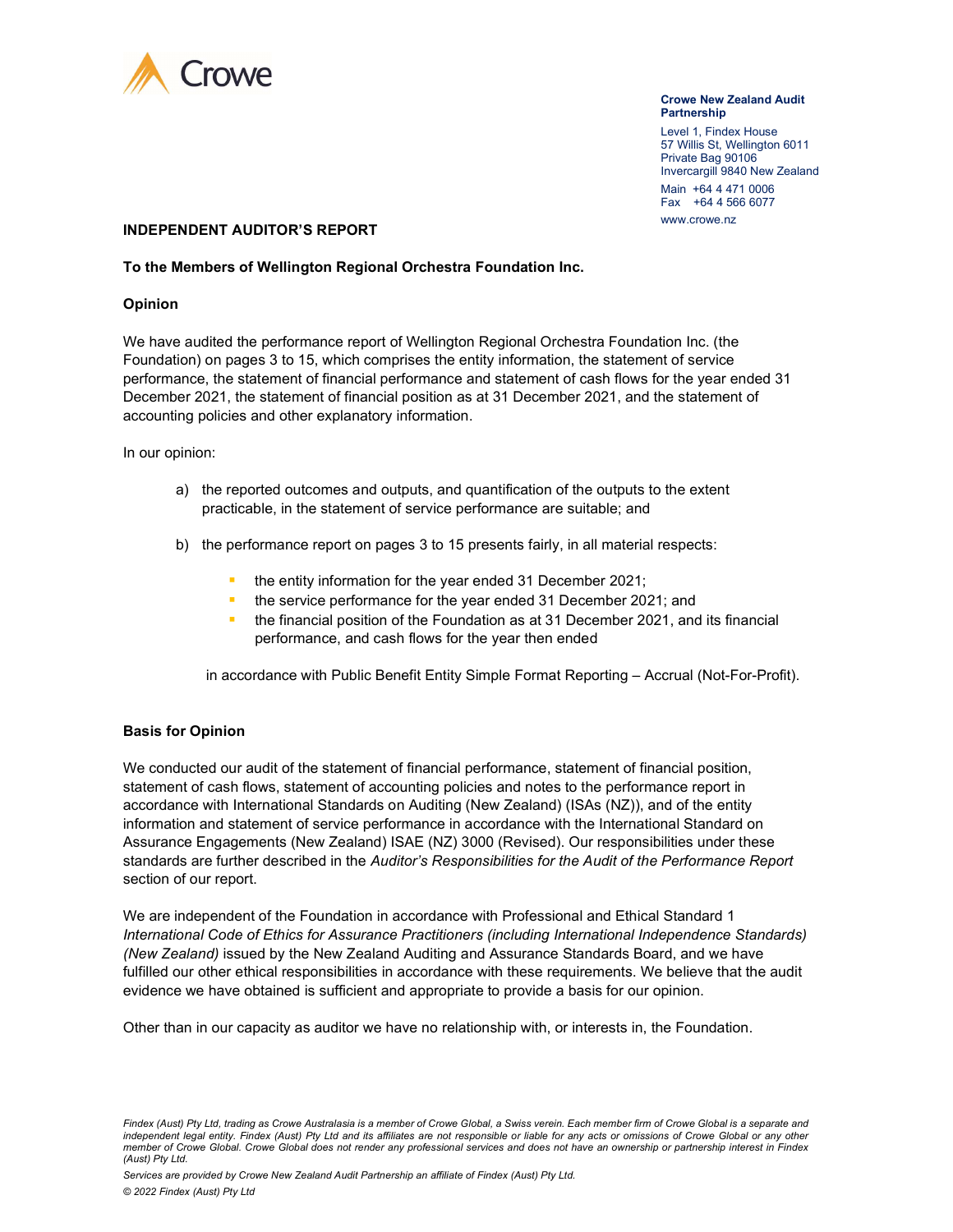

### Board Members' Responsibilities for the Performance Report

The Board Members are responsible on behalf of the Foundation for:

- (a) Identifying outcomes and outputs, and quantifying the outputs to the extent practicable, that are relevant, reliable, comparable and understandable, to report in the statement of service performance;
- (b) The preparation and fair presentation of the performance report, which comprises:
	- the entity information;
	- **the statement of service performance; and**
	- **the statement of financial performance, statement of financial position, statement of cash** flows, statement of accounting policies and notes to the performance report

in accordance with Public Benefit Entity Simple Format Reporting – Accrual (Not-For-Profit) issued in New Zealand by the New Zealand Accounting Standards Board; and

(c) For such internal control as the Board Members determine is necessary to enable the preparation of the performance report that is free from material misstatement, whether due to fraud or error.

In preparing the performance report, the Board Members are responsible for assessing the Foundation's ability to continue as a going concern, disclosing, as applicable, matters related to going concern and using the going concern basis of accounting unless the Board Members either intend to liquidate the Foundation or to cease operations, or have no realistic alternative but to do so.

#### Auditor's Responsibilities for the Audit of the Performance Report

Our objectives are to obtain reasonable assurance about whether the performance report as a whole is free from material misstatement, whether due to fraud or error, and to issue an auditor's report that includes our opinion. Reasonable assurance is a high level of assurance, but is not a guarantee that an audit conducted in accordance with ISAs (NZ) and ISAE (NZ) 3000 (Revised) will always detect a material misstatement when it exists. Misstatements can arise from fraud or error and are considered material if, individually or in the aggregate, they could reasonably be expected to influence the decisions of users taken on the basis of this performance report.

As part of an audit in accordance with ISAs (NZ) and ISAE (NZ) 3000 (Revised), we exercise professional judgement and maintain professional scepticism throughout the audit. We also:

- Identify and assess the risks of material misstatement of the performance report, whether due to fraud or error, design and perform audit procedures responsive to those risks, and obtain audit evidence that is sufficient and appropriate to provide a basis for our opinion, including performing procedures to obtain evidence about and evaluating whether the reported outcomes and outputs and quantification of the outputs to the extent practicable, are relevant, reliable, comparable and understandable. The risk of not detecting a material misstatement resulting from fraud is higher than for one resulting from error, as fraud may involve collusion, forgery, intentional omissions, misrepresentations, or the override of internal control.
- **D** Obtain an understanding of internal control relevant to the audit in order to design audit procedures that are appropriate in the circumstances, but not for the purpose of expressing an opinion on the effectiveness of the Foundation's internal control.